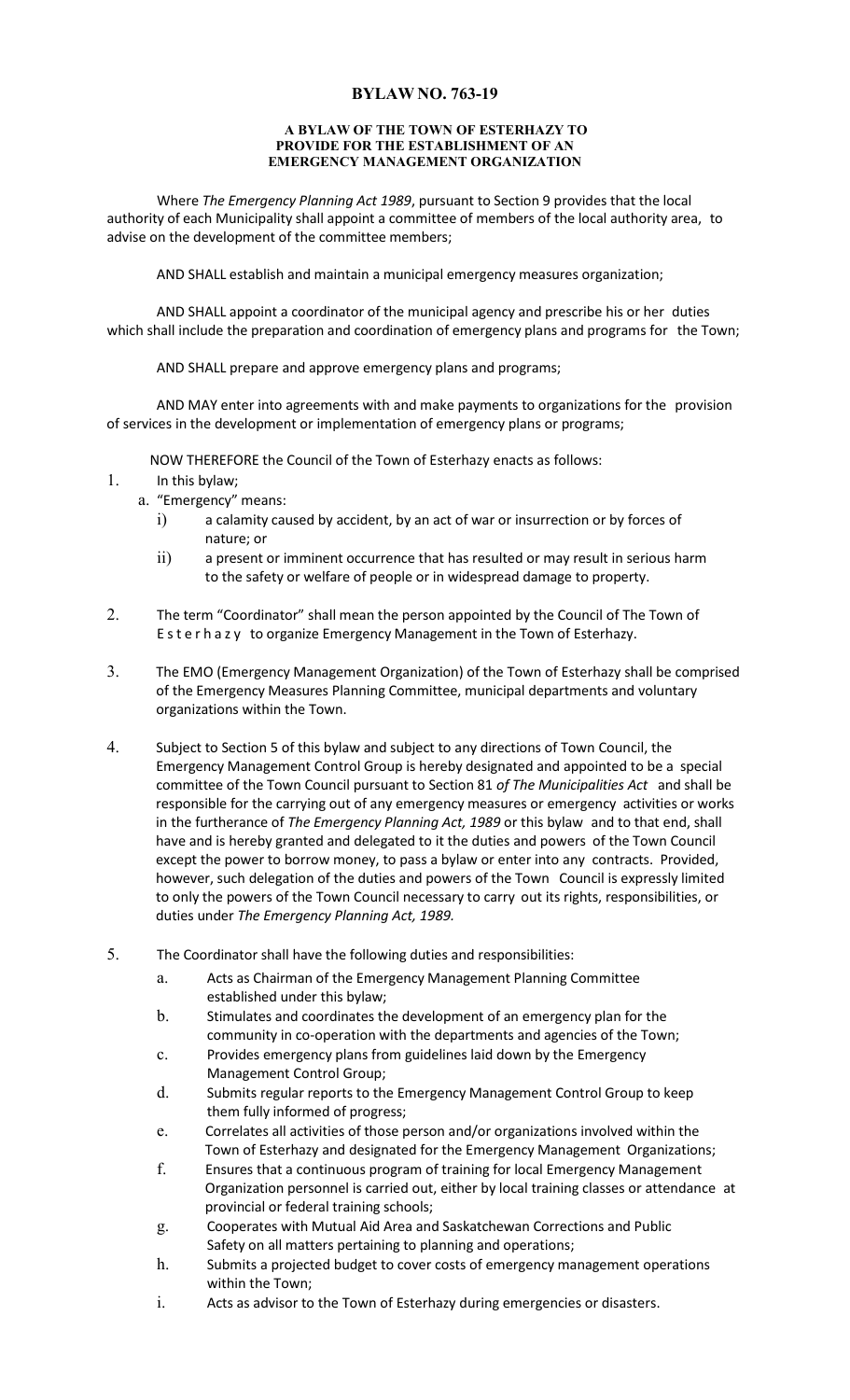- 6. There shall be an Emergency Management Planning Committee comprised of the Mayor, Emergency Coordinator, the Public Information Officer, the Director of Emergency Social Services, the Chief of Police, the Fire Chief, the Director of Public Works, the Director of Transportation and such other persons, when required, that may be deemed necessary to formulate a municipal emergency plan (or their delegates who are hereby empowered to act on their behalf).
- 7. The EMO Planning Committee as a whole, under the coordination of the Chairman will integrate the municipal and voluntary emergency services plans into one comprehensive emergency plan.
- 8. Each town department or voluntary organizations of the Town shall be responsible to develop and execute the emergency plan of the service he or she represents, train municipal employees and volunteers and make a comprehensive study of existing resources.
- 9. The Council may, from time to time, appropriate and expend monies required to meet the ordinary operating expenses of the said organization.
- 10. The Council may cooperate with Councils of other municipalities for the purpose of jointly establishing and operating an Emergency Management Organization upon appropriate agreement with the Province of Saskatchewan as provided for in Section 12 of this bylaw.
- 11. The Town of Esterhazy may enter into agreement with the Province of Saskatchewan or any other governmental agency as authorized by the provisions of *The Emergency Planning Act, 1989* or regulations thereunder.
- 12. The Emergency Coordinator of the Town of Esterhazy shall be the Chairperson of the Emergency Management Planning Committee. A declaration of an emergency may be declared by the Mayor when in the opinion of this member an emergency exists and a sufficient number of members of council are not present to declare. Upon such declaration being made, the Emergency Management Organization shall exercise all powers conferred upon them by *The Emergency Planning Act, 1989* of the Province of Saskatchewan.
- 13. On the making of the declaration and for the duration of the local emergency, the local authority, may do all acts and take all necessary proceedings including the following:

Powers of local authority 21(1) *The Emergency Planning Act, 1989* on the making: (a) of a local emergency declaration or a renewal of a local emergency declaration pursuant to subsection 22(2) and for the duration of the state of emergency the local authority may:

- (i) put into operation any emergency plan or program that the local authority considers appropriate;
- (ii) acquire or utilize any real or personal property that the local authority considers necessary to prevent, combat or alleviate the effects of an emergency;
- (iii) authorize any qualified person to render aid of a type that the person is qualified to provide;
- (iv) control or prohibit travel to or from any area of the Town;
- $(v)$  provide for the restoration of essential facilities and the distribution of essential supplies;
- (vi) provide, maintain and co-ordinate emergency medical, welfare and other essential services in any part of the Town;
- (vii) cause the evacuation of persons and the removal of persons or livestock and personal property from any area of the Town that is or may be affected by an emergency and make arrangements for the adequate care and protection of those persons or livestock and of the personal property;
- (viii) authorize the entry into any building or on any land, without warrant, by any person when necessary for the implementation of an emergency plan;
- (ix) cause the demolition or removal of any trees, structures or crops if the demolition or removal is necessary in order to reach the scene of the emergency, to attempt to forestall its occurrence or to combat its progress;
- $(x)$  conscript persons needed to meet an emergency; and
- (xi) do all acts and take all proceedings that are reasonably necessary to meet the local emergency.